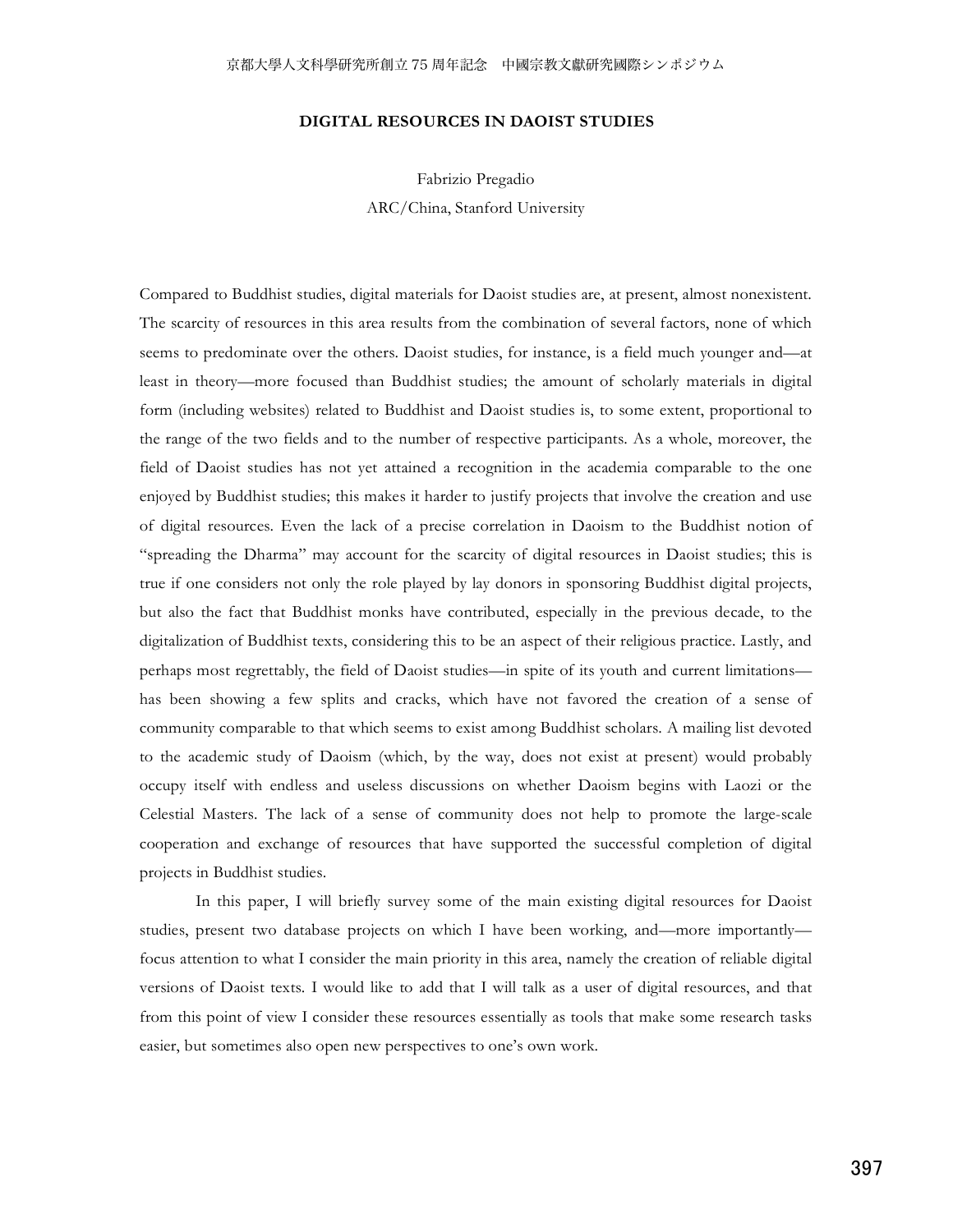## WEBSITES ON DAOISM

Most websites in English and other Western languages equate Daoism with *taiji quan*, other martial arts, or medicine. In China (both Mainland and Taiwan), on the other hand, many websites concerning Daoism are the expression of temples or other local realities, including tourist attractions. None of these websites—especially those in Western languages—is likely to offer much for the serious study of Daoism.

 Other websites, in Chinese, Japanese, or English, are managed by academic groups, or by individuals with an academic background, or by Chinese groups of devotees and practitioners who sometimes label themselves as "Quanzhen" and define their practice as *neidan*. These websites offer some useful materials for the study of Daoism, which I survey below according to their type. (An annotated list of selected websites on Daoism is found in the Appendix.)

## *Indexes to Daoist collections*

Indexes to collections of Daoist texts include those to the *Daozang* 道藏, the *Daozang jiyao* 道藏輯 要, and the *Zangwai daoshu* 藏外道書, all available from the Daojiao wenhua 道教文化 website (www.daoist.org), and the index to the *Daozang*, available from the ARC/China website (www.stanford.edu/group/scbs/ARC).

### *Digital texts*

Digital versions of Daoist texts are found on several websites. Two of the more extended archives are Daoism.cn (www.daoism.cn), managed by the Sichuan daxue Daojiao yu zongjiao wenhua yanjiusuo 四川大学道教与宗教文化研究所; and Jindan dadao 金丹大道 (www.dandao.org), a website that houses texts related to Quanzhen 全真 Daoism and to *neidan* 內丹. Other websites offering Daoist digital texts include Laozi wenhua gang 老子文化冈 (www.laozi.net), which contains texts variously associated with Laozi and the *Laozi*; Daojiao Quanzhen pai gangye (members.tripod.com/realdao), mainly concerned with Quanzhen Daoism and *neidan*; and The Golden Elixir (venus.unive.it/dsao/pregadio), with a few texts on *neidan* and *waidan* 外丹. The Tôyôgaku kenkyûsha no tame no dennô shihô 東洋學研究者のための電腦四寶 website (www.zinbun.kyoto-u.ac.jp/~dokisha) includes a searchable index to about two dozen Daoist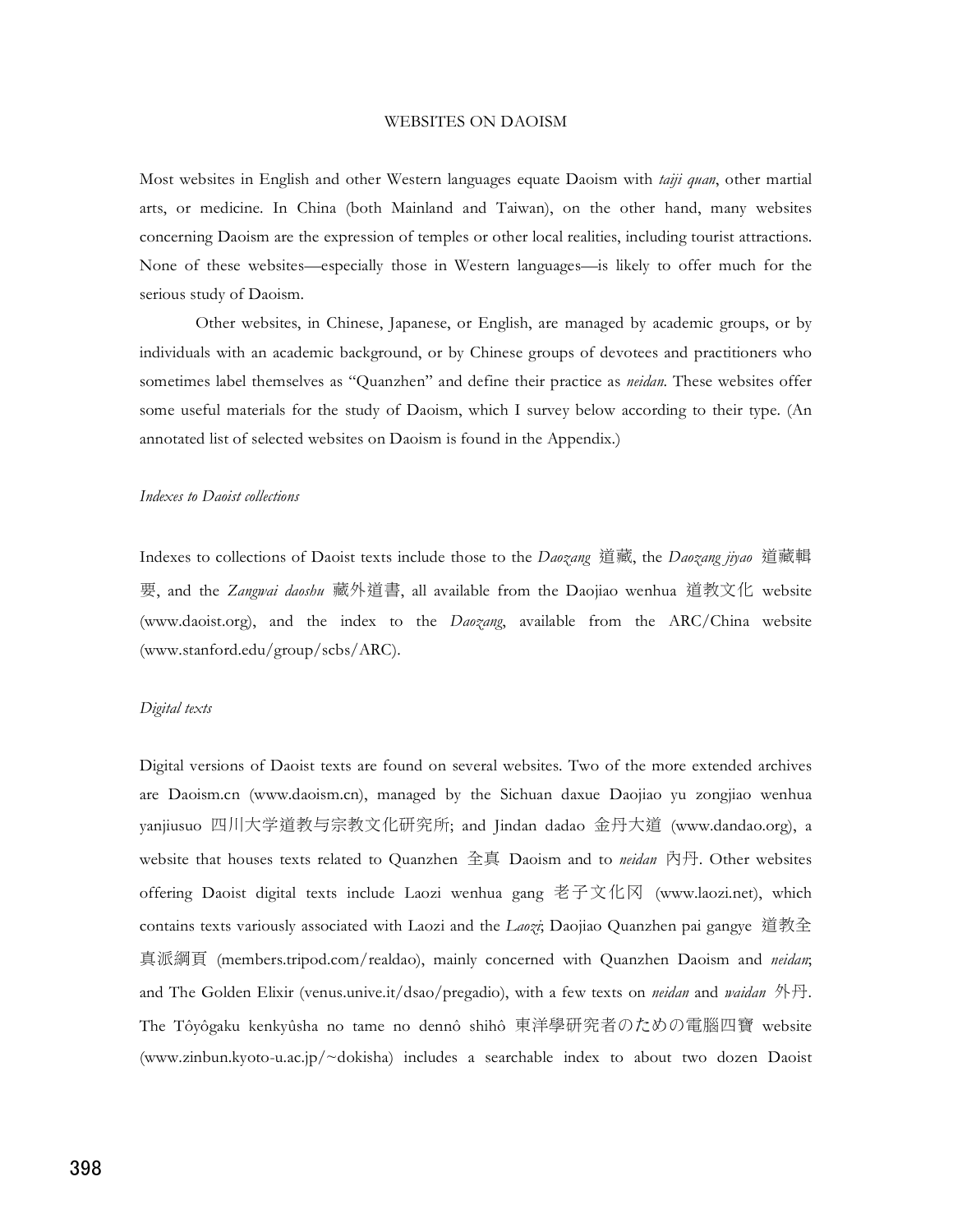sources. PDF files with several collections of Daoist texts are available from the Daojiao xueshu zixun gangzhan 道教學術資訊綱站 website (www.taoism.org.hk).

### *Encyclopedias, dictionaries, text abstracts*

Daojiao wenhua ziliao ku (www.taoism.org.hk) offers an online encyclopedia of Daoism, also partly translated into English. The encyclopedia is similar in many respects to the major dictionaries of Daoism published in the People's Republic of China, such as *Zhonghua daojiao dacidian* 中华道教大 辞典 (Great dictionary of Chinese Daoism; 1995) and *Daojiao dacidian* 道教大辭典 (Great dictionary of Daoism; 1994). The latter dictionary is available online from the Daojiao xueshu zixun gangzhan website (www.ctcwri.idv.tw). A comparable, and in some respects more valuable resource is the collections of abstracts of all *Daozang* texts available from Zhongguo chuantong wenhua gang 中國傳統文化鋼 (www.enweiculture.com).

### *Bibliographies*

An extensive bibliography of Chinese studies on Daoism and Chinese religion is found in the Daojiao wenhua website (www.daoist.org). The Daoist Studies website (www.daoiststudies.org) contains a bibliographic database largely based on the lists of works quoted in *Daoism Handbook* (L. Kohn, ed., 2000). An annotated bibliography of Western-language studies of Chinese alchemy is found in the Golden Elixir website (venus.unive.it/dsao/pregadio). Finally, the Center for Daoist Studies website (www.daoistcenter.org) offers a bibliography of Daoist texts translated into Western languages.

### *Journal articles and indexes*

The only journal devoted to Daoism to offer online versions of its articles is *Zhongguo daojiao* 中國道 , available from the Zhongguo daojiao website (www.chinataoism.org). Other websites offer complete or partial indexes to relevant journals. These include *Tôhô shûkyô* 東方宗教, from the website of the Nippon Dôkyô Gakkai 日本道教学会 (wwwsoc.nii.ac.jp/dokyo), as well as *Journal of Chinese Religions* and *Taoist Resources*, from the website of the Society for the Study of Chinese Religions (www.indiana.edu/~sscr).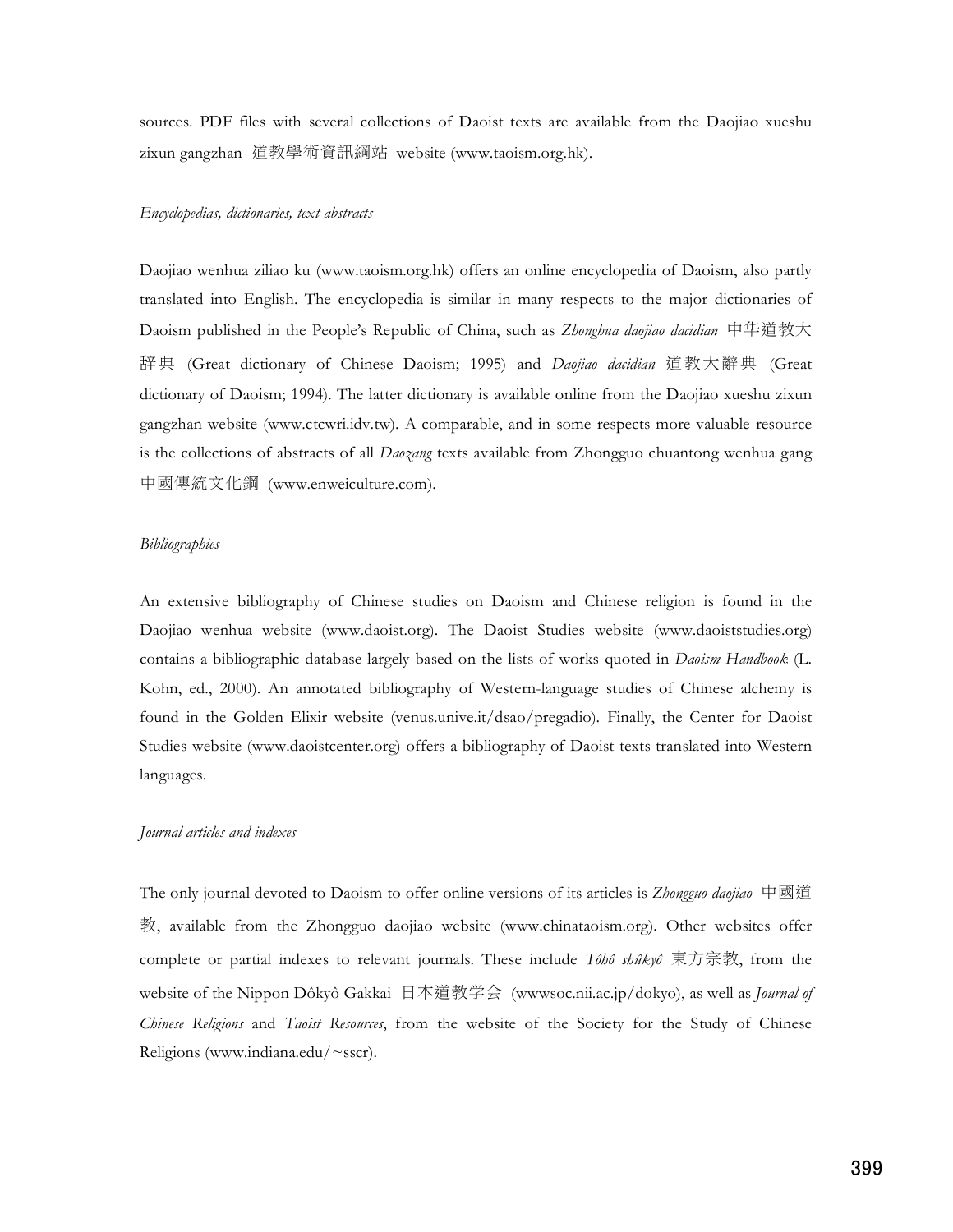## A BIBLIOGRAPHIC DATABASE ON THE DAOIST CANON

As far as I have been able to ascertain, and with one major exception that I will mention in the next section of this paper, not many projects focused on the creation of digital resources in Daoist studies are currently in progress. I have not been able to procure information on a project announced in the past by Peter Bumbacher, who was planning to produce digital versions, critical editions, and concordances of Daoist hagiographic texts. On the other hand, a project led by Paul R. Katz in the last couple of years that focused on a Taiwanese temple was posted to the World Wide Web some time ago, but the website is currently offline.

 Among smaller-scale projects that are currently in progress I would like to introduce a bibliographic database on the Daoist Canon, on which I have been working from time to time in the past years and which I have used, until some time ago, as a tool for personal research. The project has recently become an activity of ARC/China (ARC is a unit of the School of Humanities and Sciences at Stanford University; see the web pages at www.stanford.edu/group/scbs/ARC), which has made it possible to amend part of its content and to expand its data with the help of Dominic Steavu, a graduate student of the Department of Religious Studies at Stanford.

 The Daozang Database (DDB) contains bibliographic data on all texts found in the Daoist Canon (*Daozang* 道藏). It is based on the numbering system in K. Schipper's catalogue of the Canon (*Concordance du Tao-tsang*, 1975), but also provides references to the numbering systems in the Harvard-Yenching catalogue (Daozang zimu yinde 道藏子目引得; Weng Dujian 翁獨健, 1935) and in *Daozang tiyao* 道藏提要 (ed. Ren Jiyu 任繼愈 and Zhong Zhaopeng 鍾肇鵬, 1991).

## *Basic bibliographic data*

In addition to volume and page numbers in three reprints of the *Daozang* (Hanfenlou, Yiwen chubanshe, and Xinwenfeng chubanshe), basic bibliographic data in the DDB include references to the classification of each text in the traditional subdivisions of the Canon (Three Caverns or *sandong* 三洞, Four Supplements or *sifu* 四輔, and Twelve Divisions or *shi'er bu* 十二部), and to the modern classification system found in one of the appendixes to *Daozang tiyao*. For works also included in the Daozang jiyao 道藏輯要, the DDB indicates the title under which the text appears in that collection, and the corresponding volume and page numbers in the Xinwenfeng reprint. References are also provided to quotations from the text in two major Daoist encyclopedias, the *Wushang biyao*  (by way of references to J. Lagerwey, *Wu-shang pi-yao*, 1981) and the *Yunji qiqian*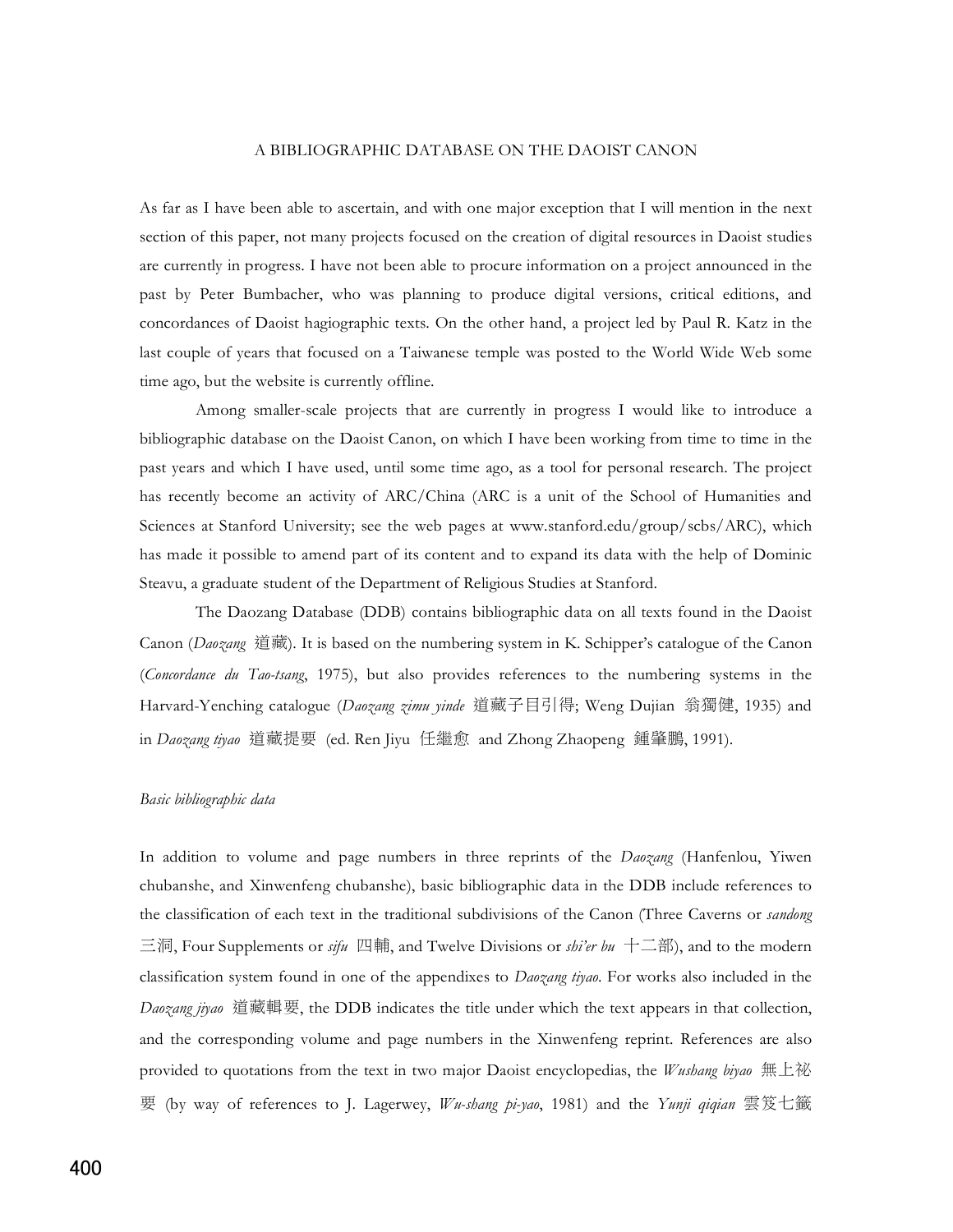(based on J. Lagerwey, "Le Yun-ji qi-qian: Structure et sources", in K. Schipper, *Index du Yunji qiqian*, 1981). Mentions of the text in premodern library catalogues are accessible through references to P. van der Loon's *Taoist Books in the Libraries of the Sung Period* (1984).

#### *Dates, attributions, and corpora*

Details on date, attribution, and association with a particular corpus are available for several texts (in particular, those belonging to the Shangqing 上清 or the Lingbao 靈寶 corpora), but have not yet been systematically entered into the DDB.

#### *Secondary studies and reference works*

For each text, the DDB provides references to notices found in *Daoism Handbook* (ed. L. Kohn, 2000), the *Encyclopedia of Taoism* (ed. F. Pregadio, forthcoming), *A Survey of Taoist Literature* (J. M. Boltz, 1987), *La révélation du Shangqing dans l'histoire du taoïsme* (I. Robinet, 1984), and several other shorter but systematic surveys. As far as reference works are concerned, the DDB refers to the reproductions and discussions of Dunhuang mss. found in *Tonkô dôkyô* 敦煌道經 (Ôfuchi Ninji 大淵忍爾, 1978), and to indexes and concordances, including those to single texts and those found in *Dôkyô kyôten*  shiron 道教經典史論 (Yoshioka Yoshitoyo 吉岡義豊, 1955) and in *Rikuchô Tô Sô no kobunken shôin*  $D$ ôzô *tenseki mokuroku, sakuin* 六朝唐宋の古文献所引道藏典籍目録〆索引 (Ôfuchi Ninji 大淵 忍爾 and Ishii Masako 石井昌子, 1988). Finally, the DDB provides references to full or partial translations of each text into English and French.

### *Other features*

Besides the data outlined above, the format of the DDB makes it possible to integrate it with materials found elsewhere. In particular, the DDB is linked with another database that contains, at present, about 850 scans of illustrations found in *Daozang* texts; these illustrations can be consulted directly within the DDB. To give other examples of the possibilities of expansion, relevant materials from the forthcoming *Encyclopedia of Taoism* and from *Daoism Handbook* have been added to some records.

 The DDB can also be expanded with the addition of data found on the Internet. This data can either be linked to the DDB or directly imported into it. To illustrate these further possibilities, abstracts of *Daozang* texts found in the Zhongguo chuantong wenhua gang (www.enweiculture.com)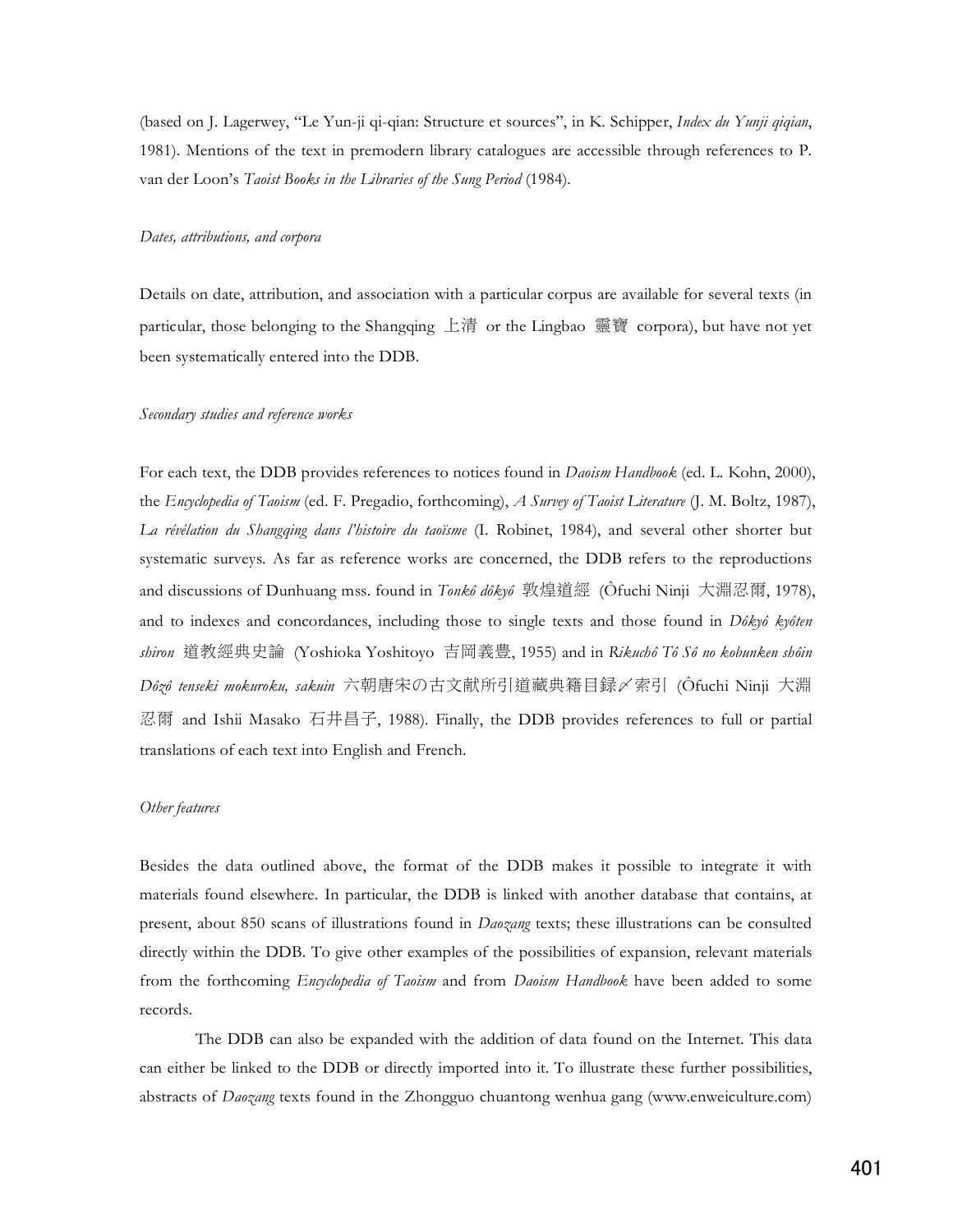and the Daojiao wenhua ziliao ku (www.taoism.org.hk) websites have been imported into the DDB, also providing links to the original web pages. Moreover, texts available in digital versions from several major websites can be accessed directly from the DDB, which contains active links to the relevant web pages.

 The entire DDB, or any subset based on particular search criteria, can be exported to a PDF file, where the data are arranged in catalogue format.

## DAOIST DIGITAL TEXTS

In the first part of this paper, I mentioned several websites that offer digital versions of Daoist texts. Despite their certain usefulness, none of these texts appears to offer the necessary prerequisites of accuracy and reliability. As far as textual sources are concerned, no real progress in the area of digital resources for Daoist studies will be possible until reliable digital versions of Daoist primary sources are available.

 This situation is bound to change within the next few years, when the project of digitalizing the entire Daoist Canon, directed by Professor Li Fengmao at Academia Sinica, will be concluded. Undoubtedly, this is the most important project currently in progress as far as digital resources in Daoist studies are concerned. It is not clear to me whether the new edition of the Canon published in 2003 by Huaxia chubanshe under the title *Zhonghua Daozang* 中華道藏 will also be available in digital format. It is certain, however, that the availability of the entire Canon in text-only format will not only provide Daoist scholars with a new major research tool, but also stimulate some of them to produce and make available their own resources and research tools.

 Besides the texts in the Daoist Canon, though, many other sources found elsewhere are of significant importance to scholars who work on particular Daoist traditions, such as *neidan*, or on particular literary genres, such as hagiography. Rare editions of Daoist texts (i.e., the editions typically classified as *shanben* or *zenbon* 善本 in Chinese and Japanese library catalogues) are another example of texts that might be reproduced in text-only digital versions, in order to make them more easily available to researchers.

 In this connection, I would like to take the present opportunity in order to propose the launch of an initiative aiming to produce digital versions of major Daoist texts not found in the Daoist Canon. This initiative ideally should be supported by institutions and groups of researchers operating autonomously in different countries, but working in cooperation and coordination with each other in order to share experiences and resources and to avoid duplication of efforts. The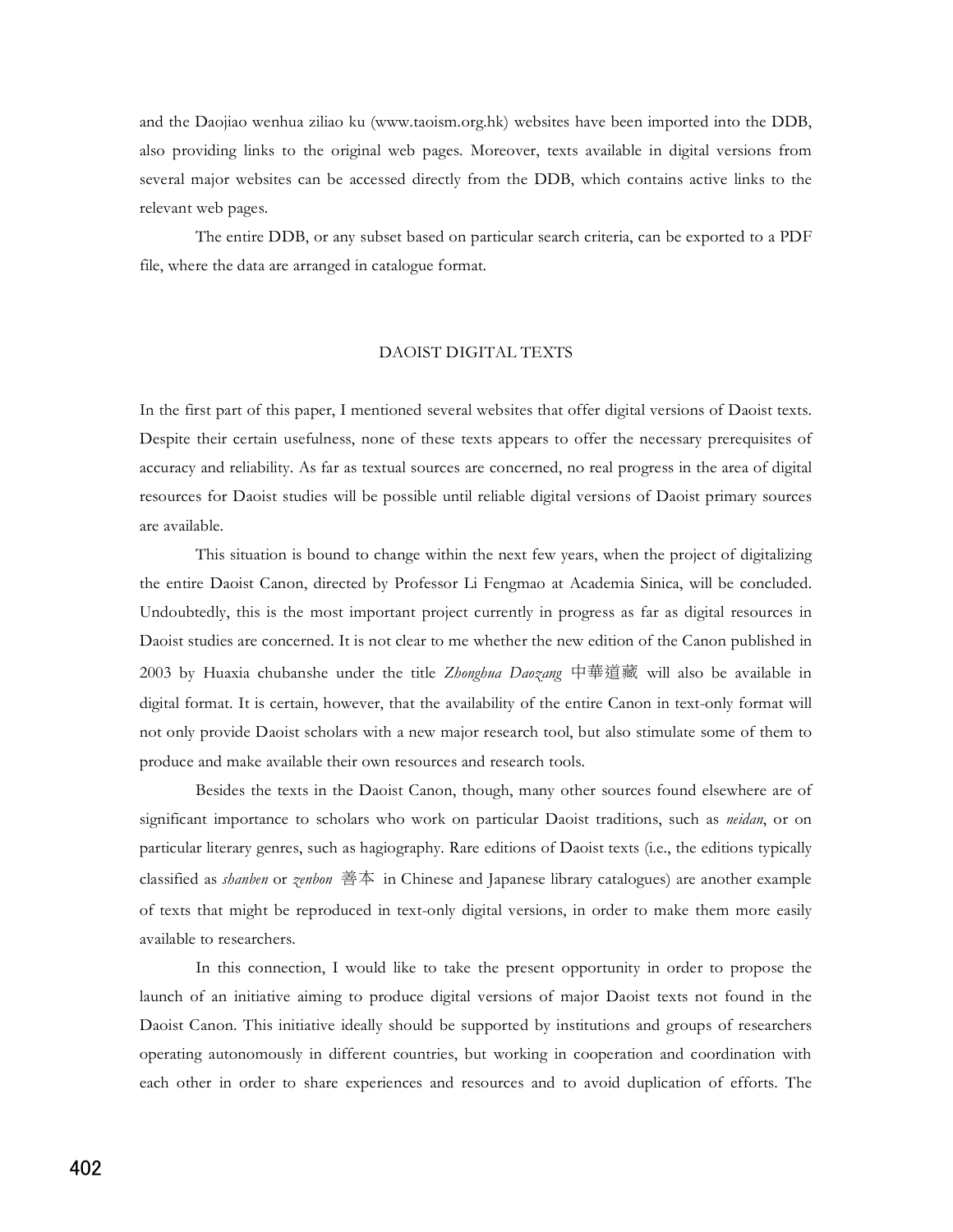CBETA archive of Buddhist texts (Chinese Buddhist Electronic Texts Association, ccbs.ntu.edu.tw/cbeta), as well as the earlier IRIZ project hosted by Hanazono University (International Research Institute for Zen Buddhism, iriz.hanazono.ac.jp), offer valuable models as far as the format of the digital texts is concerned. The only addition I would suggest to the format of digital texts in these archives is support for a critical apparatus in order to annotate the text and to account for variants or errors.

 It is to be hoped that this Conference may be an opportunity to lay out the foundations for future international cooperation in this area, and I suggest that all interested persons hold an informal meeting at the end of the conference for a preliminary discussion on this topic and an exchange of views on possible approaches.

#### A LEXICAL DATABASE ON CHINESE ALCHEMY

As an example of the possibilities that open up once digital texts are available, I would like to introduce another ARC/China project on which I have been working for some time, and which is open to contributions by any interested scholar based on the principle of the exchange of data. The Jindan Database (JDB) is a result of discussions held in the past years with Isabelle Robinet and Monica Esposito. Its purpose is to provide an environment to enter, edit, select, and export lexicographical data concerned with Chinese alchemy in both of its main forms, *waidan* and *neidan*. The selected records can be exported to a PDF file, where they are arranged in dictionary format.

### *Contents*

The JDB currently contains all relevant terms and examples found in three *Daozang* works dealing with alchemical terminology: the "Jindan wenda" 金丹問答 (Xiuzhen shishi 修真十書, CT 263, 10.1a-14b; ca. 140 records), the "Jindan faxiang" & (*Ziyang zhenren wuzhen zhizhi xiangshuo sansheng biyao* 悟真直指詳説三乘祕要, CT 143, 25a-33a; ca. 580 records), and the *Shiyao erya* 石藥 爾雅 (CT 901; ca. 500 records). The input of data from Chen Zhixu's 陳致虛 commentary to the Zhouyi cantong qi 周易參同契 and from the *Huangting neijing jing* 黃庭內景經 (with notes from the commentary attributed to Wucheng zi  $\mathcal{B} \times \mathcal{F}$  is currently in progress. The remaining ca. 1,500 records have been drawn from the *Daojiao dacidian* 道教大辭典 (Great dictionary of Daoism, 1994). They concern the following sources, as well as other relevant sources quoted in the respective entries: *Daoshu* +., *Jindan dayao* , *Jindan sibai zi*  , *Wuzhen pian* / (with notes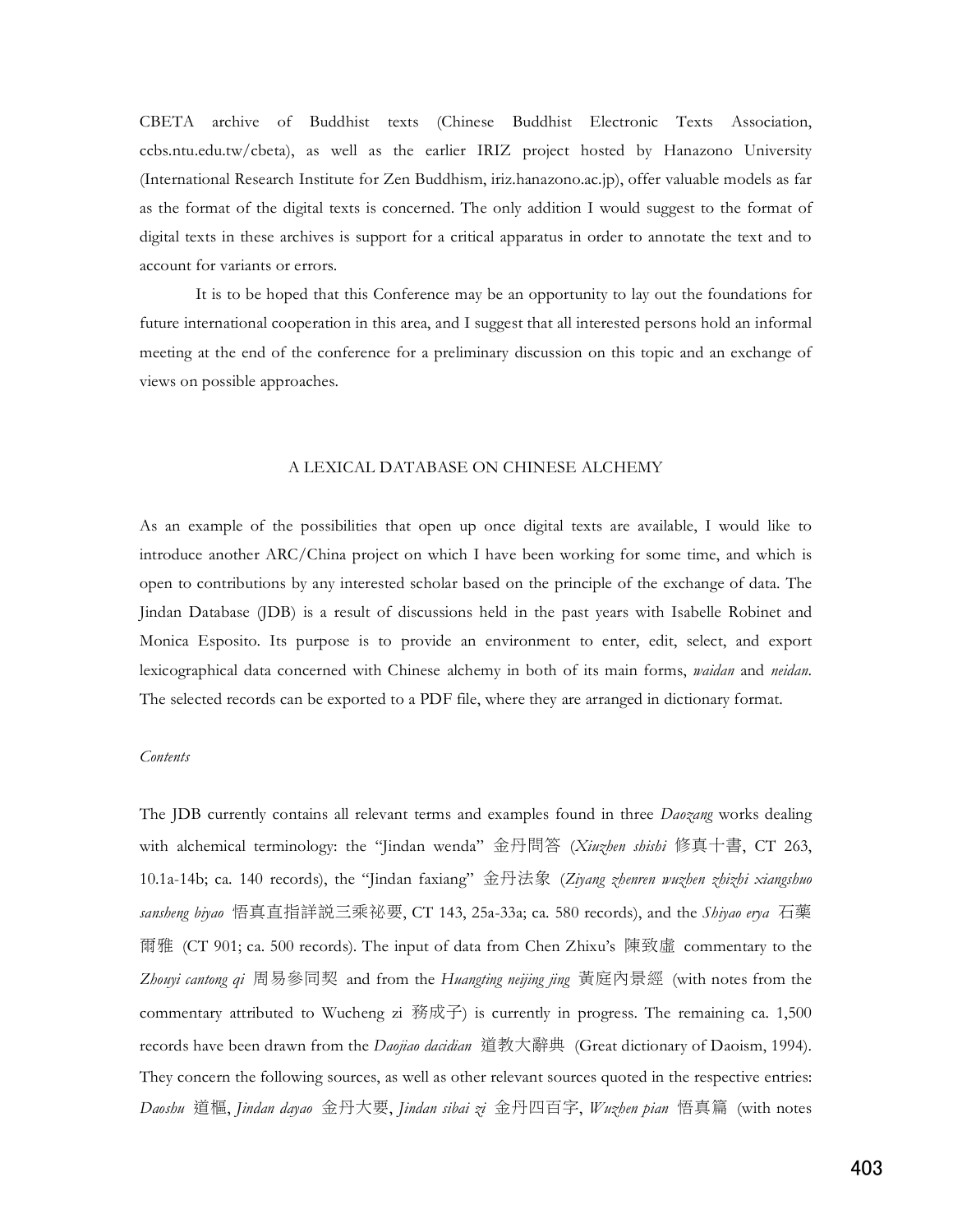by various commentators), *Xingming guizhi* 性命圭旨, *Zhonghe ji* 中和集, and *Zhouyi cantong qi* 周易 參同契 (with notes by various commentators).

## *Terms*

The three main elements in each JDB record are the term, the source, and the example. The Term area in each record includes four fields, respectively assigned to the term in Chinese characters, the term in *pinyin* transcription, an English translation, and a definition. The last two fields make it possible to distinguish the literal meaning of a term (i.e., its translation into English) from its referent as a technical term (i.e., its definition). Each term has a single translation, but may have multiple definitions. For instance, the term *qian* is translated into English as "lead", but its definitions include "Yin" and "Real Yang". This and similar distinctions are essential for the study of the alchemical terminology.

 The JDB makes it possible to select all occurrences of a term, including those in which it occurs as part of another term. This facilitates the input and editing of data related to that term. Moreover, any Chinese character that occurs in the database as part of a term can be selected and displayed in a separate window, which lists all terms containing that character. The relevant records in the database can be accessed from this list. Terms can also be assigned to one of several categories, such as "Cosmology", "Human body", "Mineral or metal", and so forth. All terms assigned to one category can be selected and displayed in list form, and sorted according to various criteria.

 To facilitate the choice and input of definitions, the JDB provides two main functions. First, a Current Definitions table displays a list of records concerned with the same term, as well as the definitions currently entered for that term. Second, an existing definition shown in the Current Definitions table can be automatically copied to the present record. This helps to avoid the entering of single definitions into the database in slightly varying forms, such as "Real Yang" or "Authentic Yang".

#### *Sources and examples*

An "example" is a sentence or a passage found in a primary source that illustrates the use of a term. This may also include any note found in a traditional commentary to an earlier text. The Example area of each JDB record, accordingly, contains four fields, respectively assigned to the example and the note in both Chinese characters and English translation.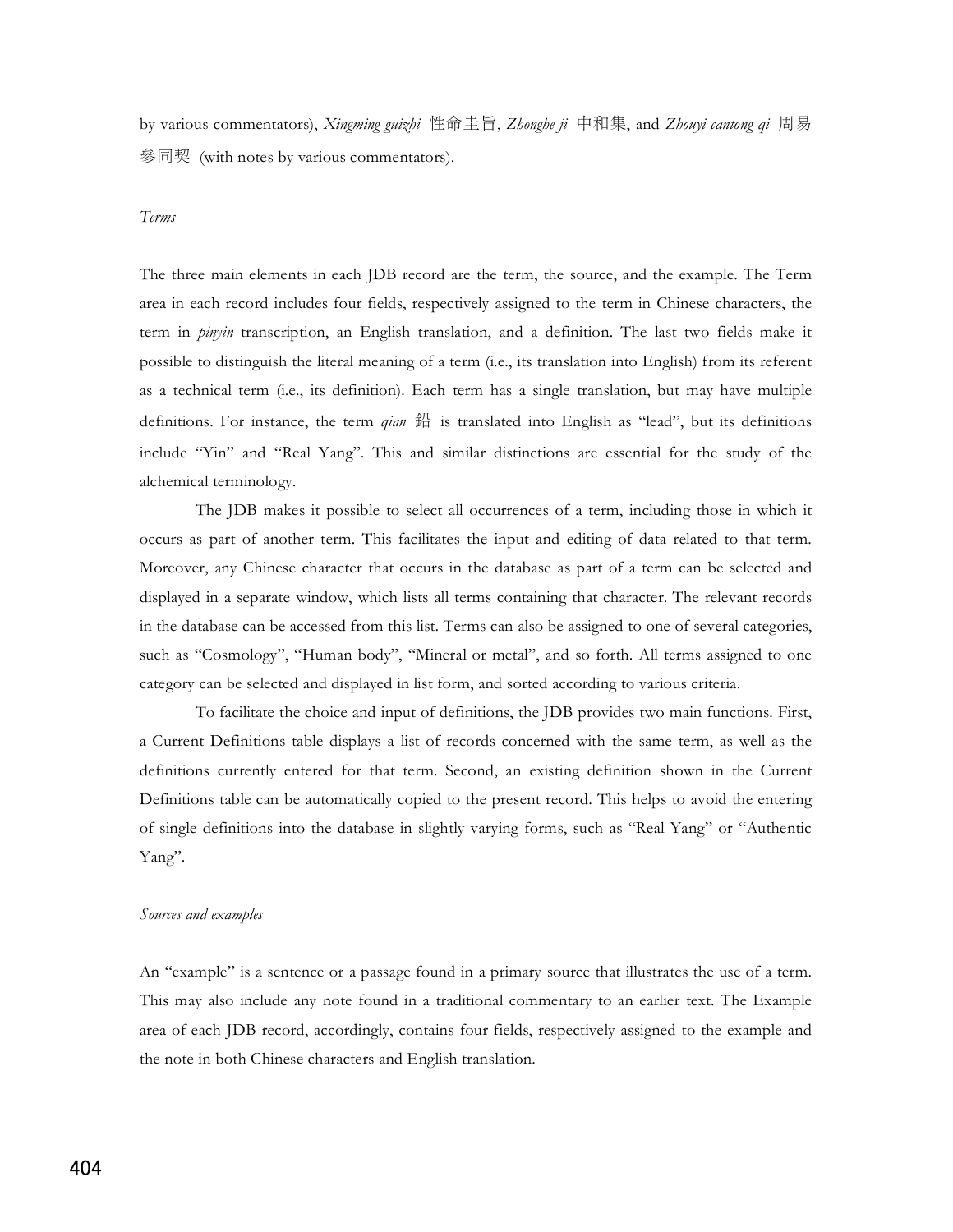In order to work with examples drawn from a single source, all relevant records can be selected, and optionally be displayed in a separate window which lists all terms found in that source. Here too, the relevant records in the database can be accessed from this list. Moreover, data concerning *Daozang* texts are drawn from the Daozang Database (DDB), and the relevant DDB record can be opened from within the JDB.

### *Other functions*

The JDB provides three ways to create new records. Records can be created manually (in a dedicated Input layout); or they can be imported from an existing word-processor file; or they can be imported from an existing external database containing a layout and scripts to support this function.

 The JDB supports the input and display of several types of reference materials, including data drawn from the *Daojiao dacidian*. Each record, moreover, contains a field to enter notes on the term (these notes are visible in all records concerned with the same term), and a field to enter notes on the example (each record hosts a different note).

## *Export to a PDF file*

Any number of JDB records can be selected for export. The selected records can be printed to a PDF file, where they are arranged in dictionary format. Each entry in this file includes a heading showing the term in *pinyin* transcription, Chinese characters, and English translation. The examples are arranged according to the definitions assigned to the term; they include the Chinese text and English translation of both the example and the traditional commentary.

## **CONCLUSION**

The lexical database that I have introduced above shows how digital texts facilitate the creation of tools and reference works that support the study of particular Daoist traditions, such as *waidan* and *neidan*. A database such as the one I have described relies essentially on digital texts. Once again, I would like to emphasize the importance of having access to digital versions of Daoist sources as the main priority in this area. Once Daoist primary sources are available in digital versions that offer the required degrees of accuracy and reliability, scholars can profit from them in a variety of ways. The same is true for other materials produced and distributed in digital form that are not particularly related to textual sources.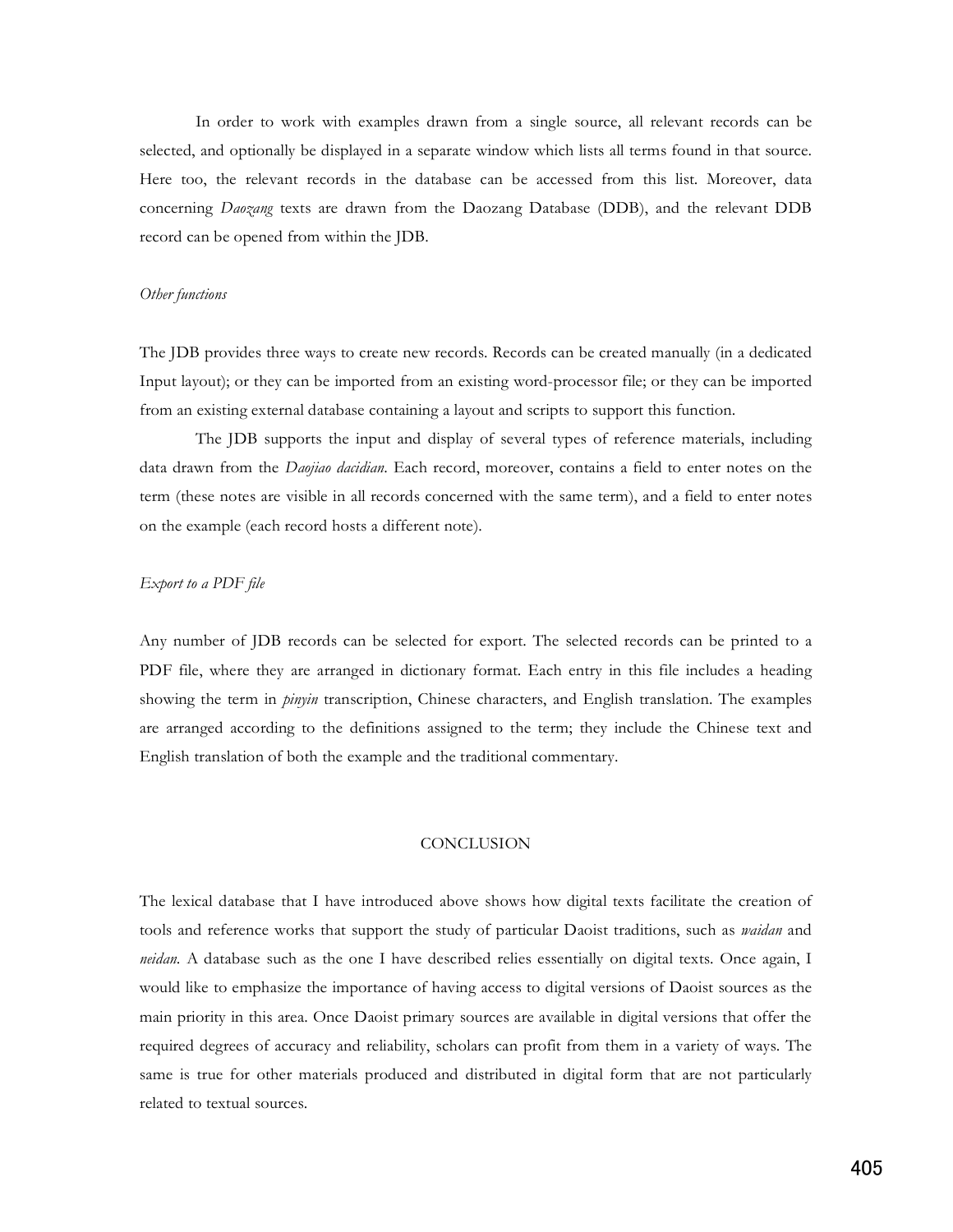Catching up with the progress made in this area by Buddhist projects will probably be impossible, at least for some time, but the creation and use of digital resources will certainly offer new tools for expanding and, possibly, enhancing the field of Daoist studies.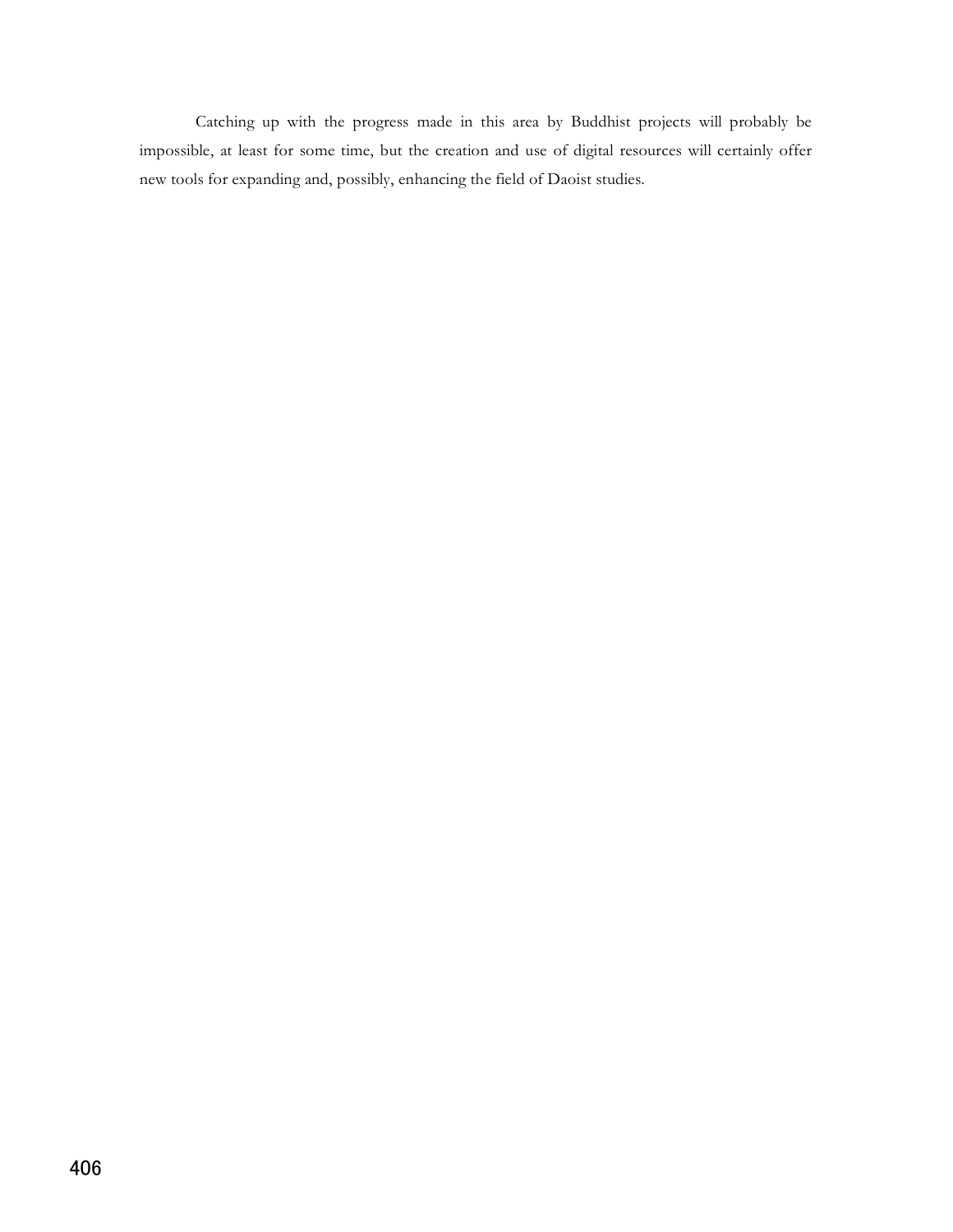## Appendix

## SELECTED WEBSITES ON DAOISM

## 1. Websites in Chinese

- (1) Daoism.cn (Sichuan daxue Daojiao yu zongjiao wenhua yanjiusuo 四川大学道教与宗教文 化研究所) www.daoism.cn Digital texts and online publications.
- (2) Daojiao wenhua 道教文化 www.daoist.org A Kowloon, HK, based website containing indexes to the *Daozang* and other collections of Daoist texts, and extensive bibliographies on Daoism and Chinese religion.
- (3) Daojiao wenhua ziliao ku 道教文化資料庫 (Fung Ying Seen Koon 蓬瀛仙館, Hong Kong) www.taoism.org.hk An online encyclopedia of Daoism, partially also translated into English.
- (4) Daojiao xueshu zixun gangzhan 道教學術資訊綱站 (Minglong gong 明龍宮, Taipei) www.ctcwri.idv.tw An online version of the *Daojiao dacidian* 道教大辭典 (Great dictionary of Daoism; Huaxia chubanshe, 1994), and PDF files with several collections of Daoist texts.
- (5) Jindan dadao 金丹大道 www.dandao.org Digital texts on *neidan* 內丹 and Quanzhen 全真 Daoism.
- (6) Laozi wenhua gang 老子文化冈 (Luyi Laozi guli wenhua yanjiuhui 鹿邑老子故里文化研 究会) www.laozi.net Digital texts and other materials related to Laozi and Daoism.
- (7) Daojiao Quanzhen pai gangye 道教全真派綱頁 members.tripod.com/realdao Digital texts, mainly related to Quanzhen 全真 Daoism.
- (8) Zhongguo chuantong wenhua gang 中國傳統文化鋼 (Enwei Group) www.enweiculture.com A Chengdu, Sichuan, based website containing abstracts of texts in the *Daozang*, and digital texts.
- (9) Zhongguo daojiao 中國道教 (Zhongguo Daojiao xiehui 中國道教協會) www.chinataoism.org Online articles from the journal *Zhongguo daojiao* 中國道教.